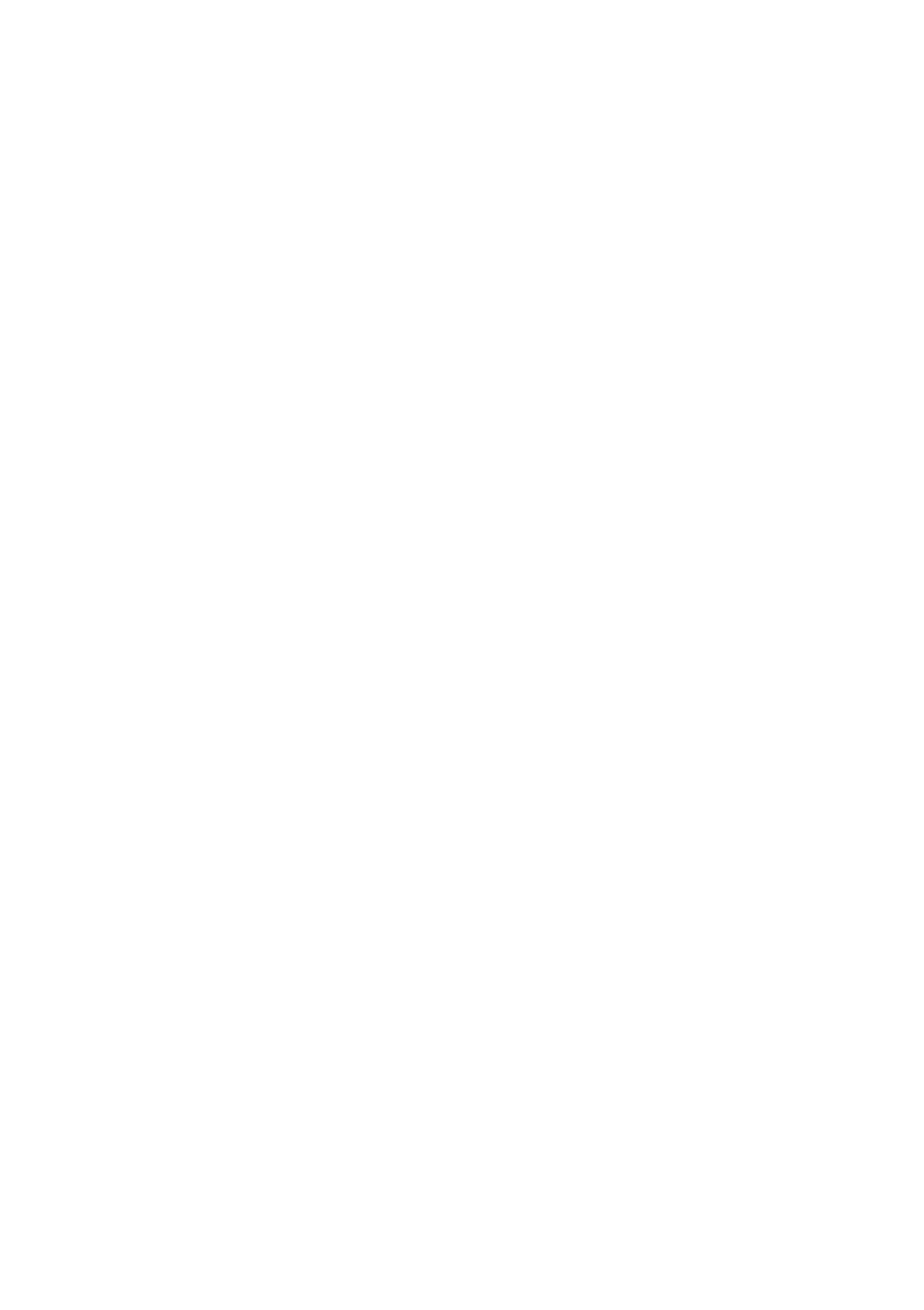This is the 6<sup>th</sup> report that Renhold Parish Council has prepared for delivery to every property in the parish. It presents information on the Parish Council's activities during 2015 – 16 and shows how your money, in the form of the Parish Precept, has been spent. We hope you find it interesting, and welcome feedback on the content and format.

When I joined the Parish Council in 2007 the main topic under discussion was how to resolve the traffic problems in the village caused by through traffic. Our front cover this year shows the result of more than 9 years of effort by the Parish Council, and although not activated as this report is written we hope that, at last, there will be a significant reduction in through traffic and vehicle speeds. At last!

Ian Slater

Chairman

Cover Picture

Average Speed Check warning, Water End.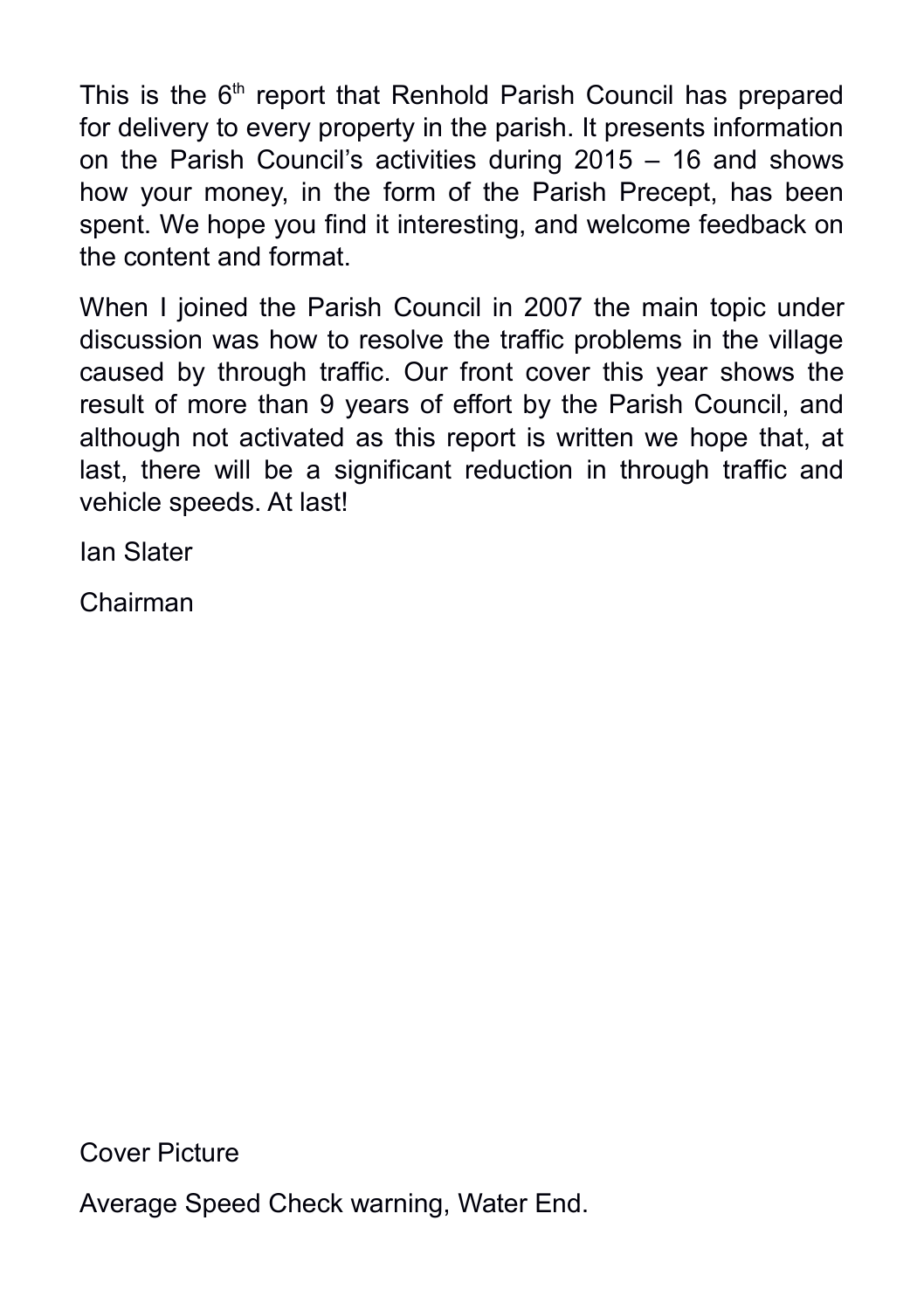## **THE PARISH**

The Parish of Renhold encompasses the original village, essentially a collection of 'ends', and the 3 new estates off Norse Road – Cranbourne Gardens, Aspire and The Spires, Renhold Brook forms the parish boundary with Bedford. For the Parish Council the village and the estates present different issues, as reflected in this report.

### **THE PARISH COUNCIL**

The Parish Council comprises 9 Parish Councillors and the Clerk to the Parish Council. 5 Councillors are elected to represent the village ward and 2 each for the Cranbourne Gardens and Spires wards. The Clerk is a paid officer appointed by the Parish Council to keep its business in order.

Before the Parish Council election in May 2015 Stuart Andrews, Ian McDougal and Jim Stapleton retired. We thank them for their conscientious service to Renhold over their years as Councillors, in Jim's case for more than 30 years. In the event an election wasn't necessary – although the Borough Council charged us £150 for the work they did to determine an election was not needed - and we welcomed Amanda Quince, Andy Gregory and Julian Polhill as new Parish Councillors. The full list of Parish Councillors in 2015 – 16 appears at the end of this report. We're sorry to report that in March 2016 Jim Leydon resigned as a Parish Councillor, we thank him for his contribution over the last 5 years.

Mrs Lizzie Barnicoat has now been our Clerk for 7 years, and continues to seek to improve how the Parish Council works and to keep our processes up-to-date and reflecting the latest guidance. This includes making a submission early in 2016 in order to maintain our Quality Council status under the new system, and we await the outcome of this.

#### **How We Work**

In 2015 – 16 the Parish Council met 8 times, including a special meeting to consider a response to Bedford Borough Council's Local Plan 2032 consultation. The Finance Committee met once, the Quality Status Working Group met once, and on 2 occasions Parish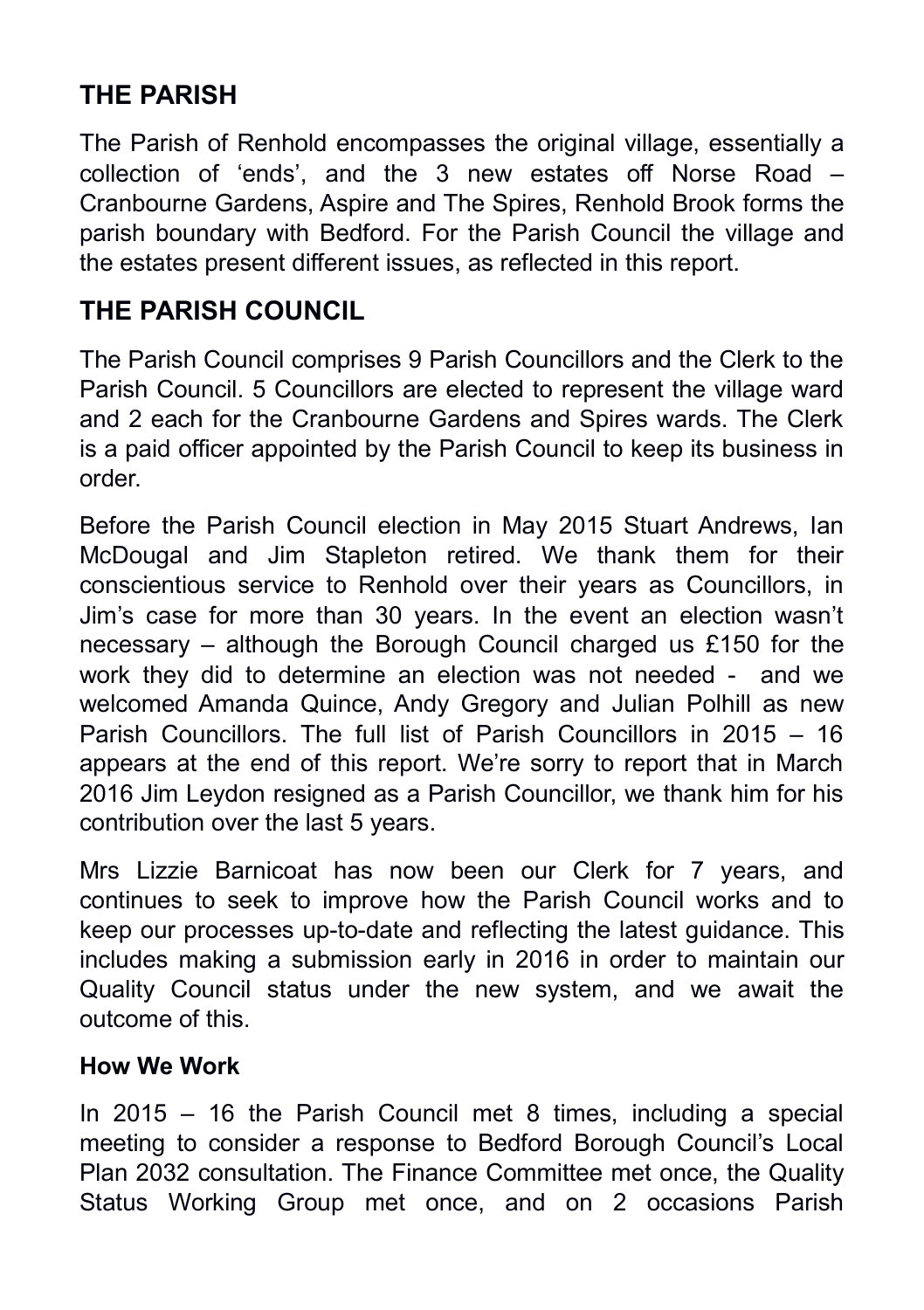Councillors met informally to consider planning applications that required a response between normal meetings. The Parish Council has also supported a working group that is developing a website for the Parish that has been chaired by the Parish Council Vice-Chairman, Stuart Harrison.

Meetings were held in the Village Hall and are all open to the public. Residents are invited to contribute to all items on the agenda, and there's a specific Open Forum item when residents can raise matters that concern them for the Council to consider. Meetings start at 7.30pm and we aim – not always successfully – to finish by 9.00pm. Our 4 Borough Ward Councillors are invited to attend and to up-date us on what the Borough Council is doing that impacts on the parish.

Parish Councillors attend other meetings to represent the parish and to be trained. These are principally the Borough Council's Town and Parish Network, the Borough Assembly, the Bedfordshire Association of Town and Parish Councils, and with our MP. There are also workshops and training especially on aspects of being a Councillor and on the continually changing planning system, and meetings with Borough Council Officers – especially on traffic issues.

In Renhold Parish Councillors are not paid for their work and Councillors have not claimed expenses either. The cost of the Clerk is determined in relation to national scales.

#### **HIGHWAYS AND TRAFFIC**

Traffic issues continue to be a major concern for the Parish Council in  $2015 - 16$ 

On the new estates the roads and open spaces on Cranbourne Gardens and The Spires have, at last, been adopted and are now the responsibility of the Borough Council. On-street parking is a continuing problem, especially on The Spires where the Parish Council supported introduction of double yellow lines on Maskell Drive, the main access into the estate. The Aspire estate will be different in that the developer, Orbit Homes, is retaining ownership of roads and open spaces in perpetuity and will be responsible for their ongoing maintenance when the development is finished.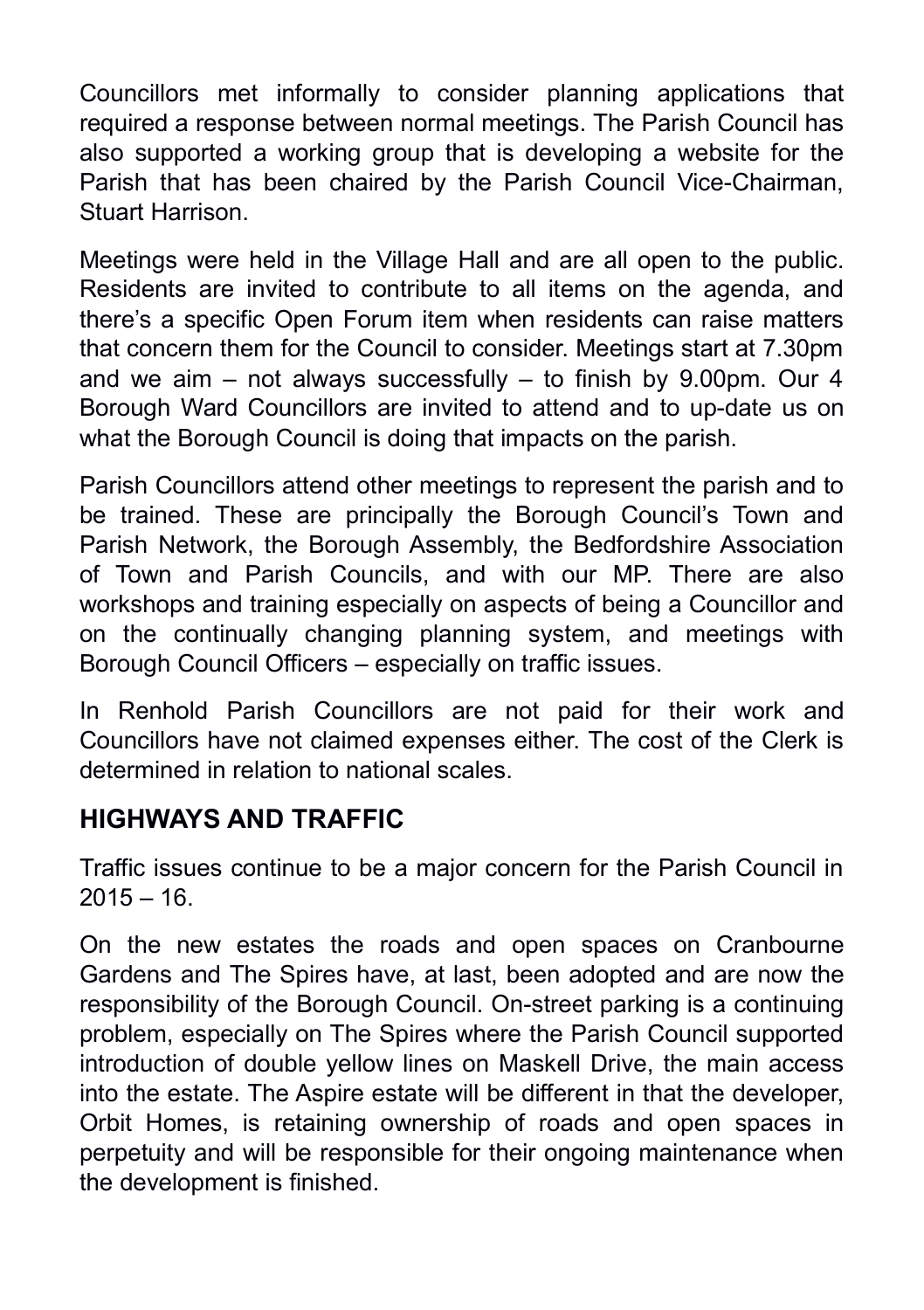In the village the issues continue to relate to an apparent lack of enforcement of measures already in place to address speeding, ratrunning, overweight traffic, and on-street parking at Renhold VC Lower **School.** 

The Parish Council, greatly assisted by Keith Herkes, and by residents as part of the Community Speedwatch initiative, has tried to progress action on these matters throughout 2015 – 16.

A speed limit of 30mph applies throughout the village, and Speedwatch has been re-enforcing the message and reporting offenders to the Police. In 2014 the Borough Council planned to install white 'gates' and / or 'dragon's teeth' road markings at the village limits, and in 2015 these were implemented on Ravensden Road and Green End. For 4 years we have been trying to get average speed cameras installed, with a financial contribution from the Parish Council. Initially a limited scheme between Top End and Green End was proposed, but when technical work was completed the scheme was extended to provide cameras on Church End – between Wilden Road and the traffic lights, and between Top End at the traffic lights and the 30mph sign at Green End, In January 2015 Parish Councillors had a demonstration of the street light required at each of the camera locations, but it was not until early in 2016 that the street lights and cameras were erected. They are not live as we write, but already there is a noticeable reduction in vehicle numbers and speeds between the bypass and Wilden Road. The effort required to get these cameras has been considerable, and in reality they represent our last chance to affect traffic through the village. The Parish Council has requested cameras on Ravensden Road, but we understand that the Borough Council has stopped installing cameras as a cost-cutting measure. We'll keep asking!

A further measure to reduce vehicle numbers in the village is the Traffic Regulation Order [TRO] that bans through traffic between Wilden Road and the bypass during the morning and afternoon peaks. Unfortunately, it appears to be impossible to enforce this restriction, but the Borough Council has been asked to undertake a further survey to at least identify how many vehicles contravene the TRO so that consideration can be given to what else can be done. It is hoped that the average speed cameras will make the journey between Wilden Road and the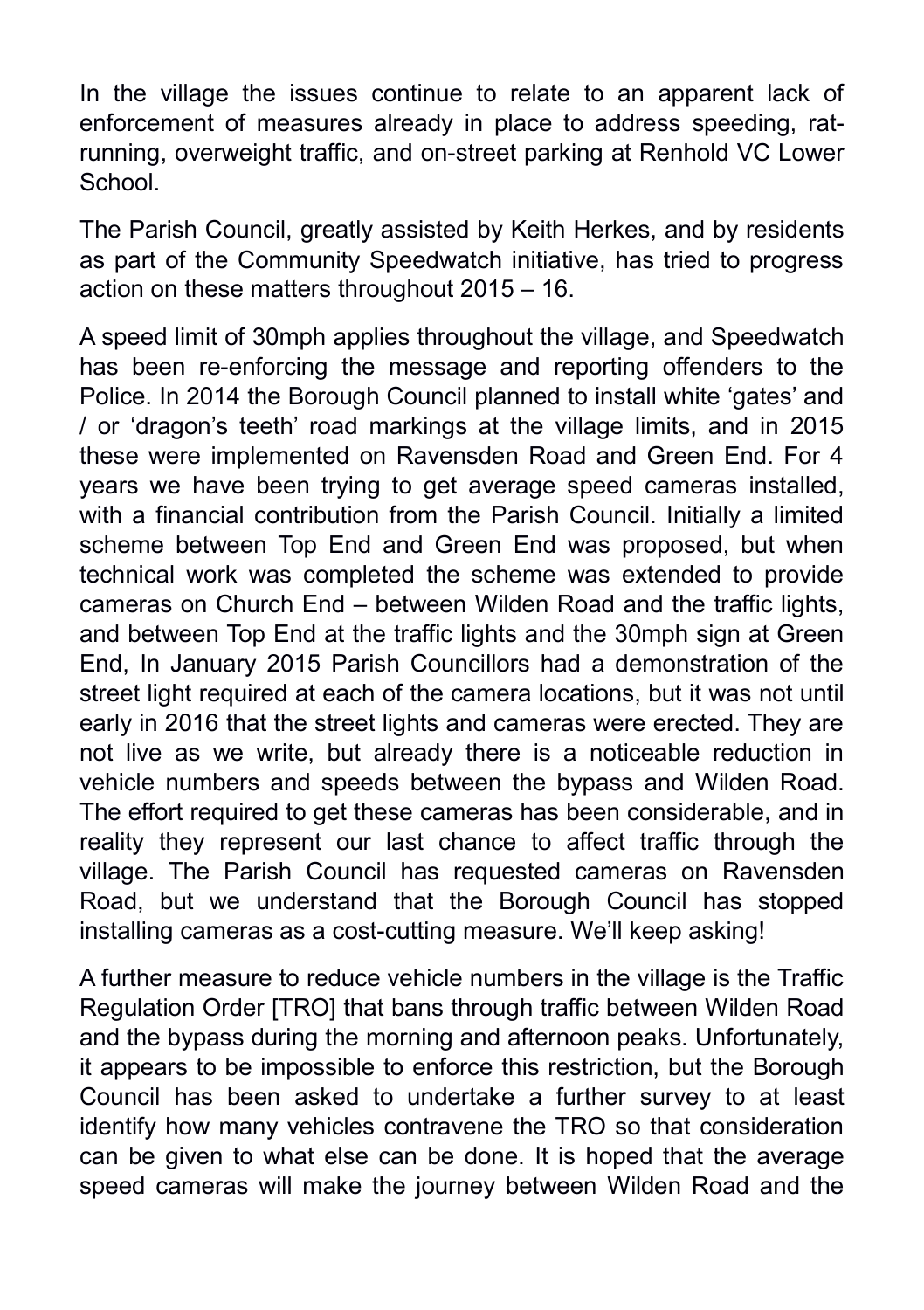bypass significantly longer in terms of time such that some drivers will look for a quicker alternative.

Unfortunately, the alternative route is likely to include Hookhams Lane. There is already a 7.5 tonne weight limit on Hookhams Lane, but this is as difficult to enforce as the TRO. Offenders details are passed to the Borough Council when we have them, and Borough Officers do contact the firms concerned, we believe with positive results. But the number of offenders identified is but the tip of the iceberg. With the average speed cameras 'protecting' Church End to Green End, the Speedwatch volunteers will be targeting Hookhams Lane, Wilden Road and Ravensden Road, and may be able to identify more of the HGVs contravening the weight restriction. If Speedwatch identifies a significant level of speeding, we will request more frequent attendance by the Police camera unit to reinforce the message.

The last, but by no means least, issue with traffic centres on the volume of parking on Church End at the start and finish of the school day. Up to 70 parked vehicles have been counted at any one time, effectively making Church End between the traffic lights and Wilden Road a single track road, increasing the risk of accidents and congestion. The 'H bars' implemented at house accesses have made it easier for residents to get in and out of their houses, and they also provide small places where vehicles can pass. At the Parish Council's request, double yellow lines have been implemented at the blind bend near the barns to improve safety there, and agreement has been received to extend these to protect the entrance to Church Close, where parked cars were obstructing the view in both directions for residents wishing to leave Church Close. As necessary further double yellow lines will be requested to improve safety along Church End, but it is recognised that this will not solve the parking problem, merely move it further along the road. With local residents the Parish Council will continue to try to find a solution to the parking problem. The Borough Council's decision to move to a 2-tier education system will increase the numbers of parents bringing children to the school, but will also mean that alterations are required to the school. The Parish Council will seek to have adequate car parking provision addressed as an element of these changes.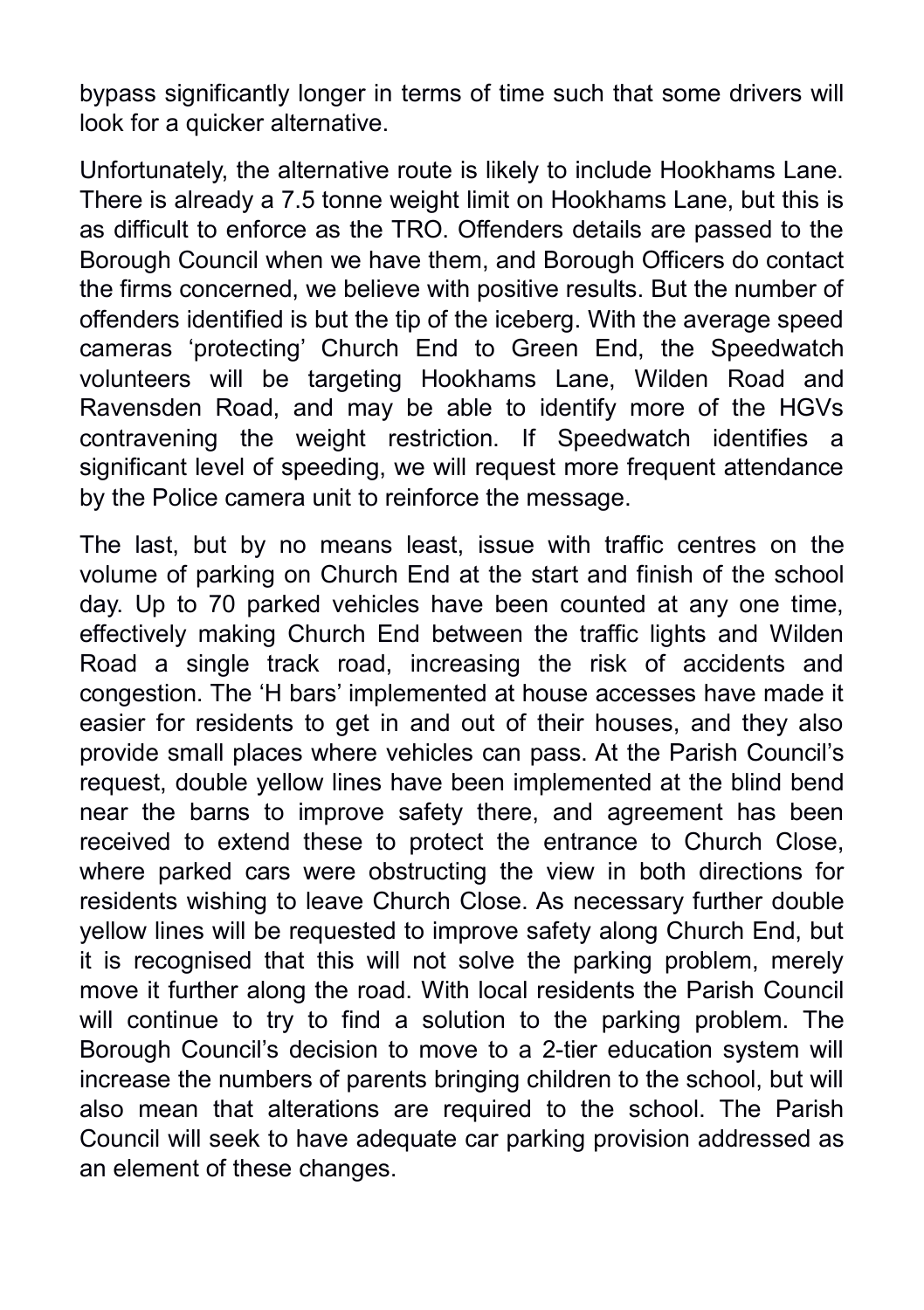There are then the day-to-day issues of road and footpath repairs – both beside the roads and along the designated footpaths and bridleways in Renhold.

The Parish Council will continue to give all of these issues its full attention in 2016 – 17, but again reminds residents that it has no formal powers on highways matters and so cannot, itself, resolve them.

#### **PLANNING**

The Parish Council is consulted by Bedford Borough Council on all planning applications in the parish and on all planning policy documents as they pass through their various stages. In 2015 – 16 the Parish Council commented on 30 planning applications, ranging in scale from vehicle crossovers, through domestic extensions to new dwellings. Our views are not always accepted by the Borough, but most are. On a couple of occasions, the Parish Council Chairman has attended the Borough Council's Planning Committee to explain the Parish Council's position on applications, and on both occasions the Parish Council's view prevailed.

One of these occasions concerned the future of the Three Horseshoes site. During the year the Parish Council has commented on 3 proposals for the site, all of which included replacement of the public house with a restaurant / public house and an additional detached house. Parish Council concerns related to outdoor play space for children and the level of off-road car parking. We don't want to have significant on-road parking causing problems in Top End, but the developer has a problem on-site with provision for service vehicles. Ultimately the Parish Council, by a majority vote which is unusual, supported a proposal that now awaits the Borough Council's decision.

The Bedford Borough Local Plan 2032 continues to progress, and in December 2015 Parish Councillors met to consider their response to the latest consultation. The proposal of greatest concern is that, Borough-wide, all settlements with a designated Settlement Policy Area [SPA] should each provide for an additional 10 – 20 dwellings between now and 2032. Renhold has 2 SPAs, at Salph End and Green End, and the Parish Council is concerned that neither of these areas has the capacity to 'absorb' so many additional dwellings, and that rather than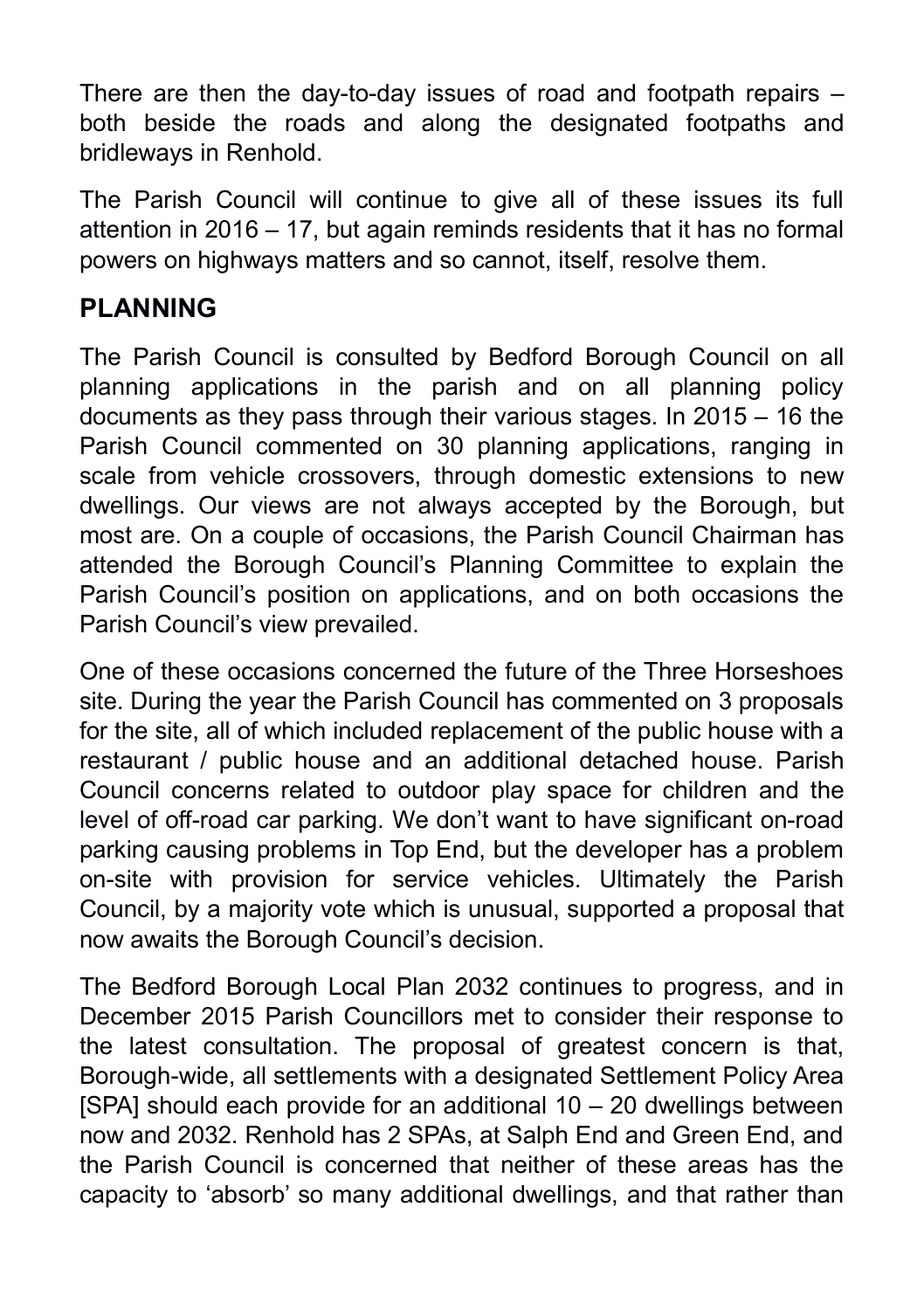a blanket policy for SPAs each should be considered individually when local constraints can properly be identified. Still more potential sites in Renhold have been identified by landowners and the Parish Council has raised concerns in respect of these. The Local Plan process continues, and it may be a further 2 years, with various consultations and a public inquiry in the meantime, before it is finally completed.

#### **ENVIRONMENT**

Much of the work in respect of traffic, footpaths and planning is principally directed to improving the parish's environment. It's only direct responsibilities relate to cutting the grass verges through the village, maintaining the Village War Memorial, and cleaning the bus shelters. There are Street Champions for most roads in the village and for some in the new estates, and they undertake regular litter picks that have greatly improved the Parish's environment. More volunteers will always be welcome! In 2015, after 2 years of effort, we did manage to have a hedge cut back that was almost totally blocking a pavement in Home Close, and we are aware of other locations, especially on Hookhams Lane, where similar work is urgently required. The difficulty is in identifying who is responsible for a hedge: for example, the one in Hookhams Lane is between the road [Borough Council] and the brook [Environment Agency], with neither accepting responsibility.

#### **FINANCE**

The Parish Council is funded by the Parish Precept, as shown on your Council Tax bill. In 2015 – 16, for the fourth year, this was again set at £17,000, and this is split between the residential properties in the parish, with the cost per property reducing as more new houses are completed on the Aspire estate. We also receive a grant from the Borough Council towards the cost of cutting the grass verges in the village. As a responsible council the Parish Council has regard to future events when setting the precept, for example the contribution towards the average speed cameras and the need in due course for an extension to the church graveyard. The Parish Council provides grants to local organisations, each of which has to be applied for and justified at the start of the financial year. A new financial requirement in 2015 – 16 was the support provided by hiring the Village Hall for the Website Working Group's meetings.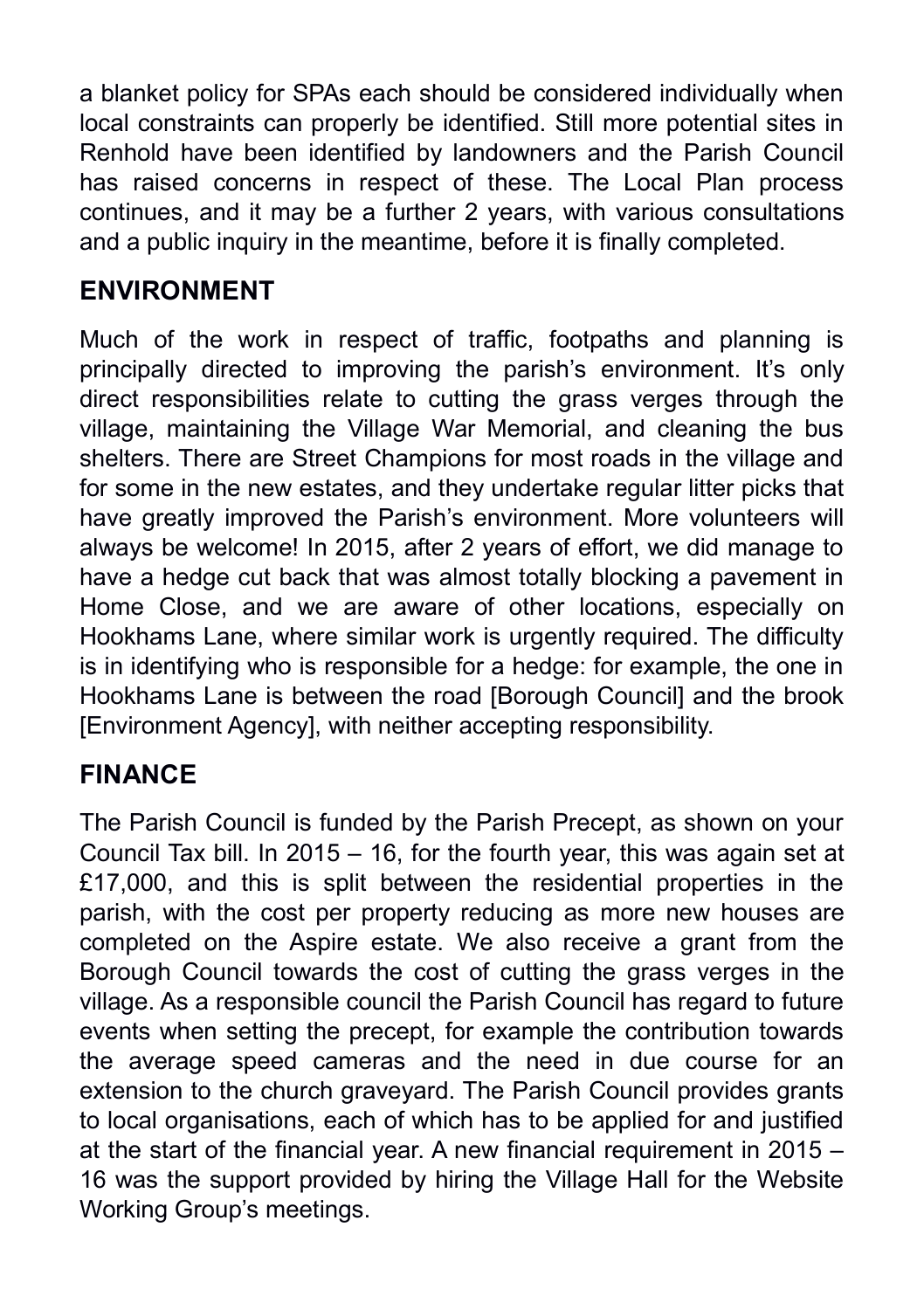The budget is summarised at the end of this report. In 2015 – 16 the Parish Council's expenditure was within budget with an underspend overall. For 2016 – 17 the Parish Precept has again been set at £17,000.

Finance is a standing item on the Parish Council's agenda, when progress against the budget can be monitored.

#### **OTHER MATTERS**

There are reports on the Parish Council's meetings each month in the Village Magazine, and if you are interested you will always be welcome at the Parish Council meetings.

The Clerk has continued to develop an e-mail circulation list to facilitate the speedy and more economic circulation of information to residents. There is also a Parish Council website, but we will now be working with residents to develop a Renhold website that can include the Parish Council's or links to it, and that can promote the parish and its organisations.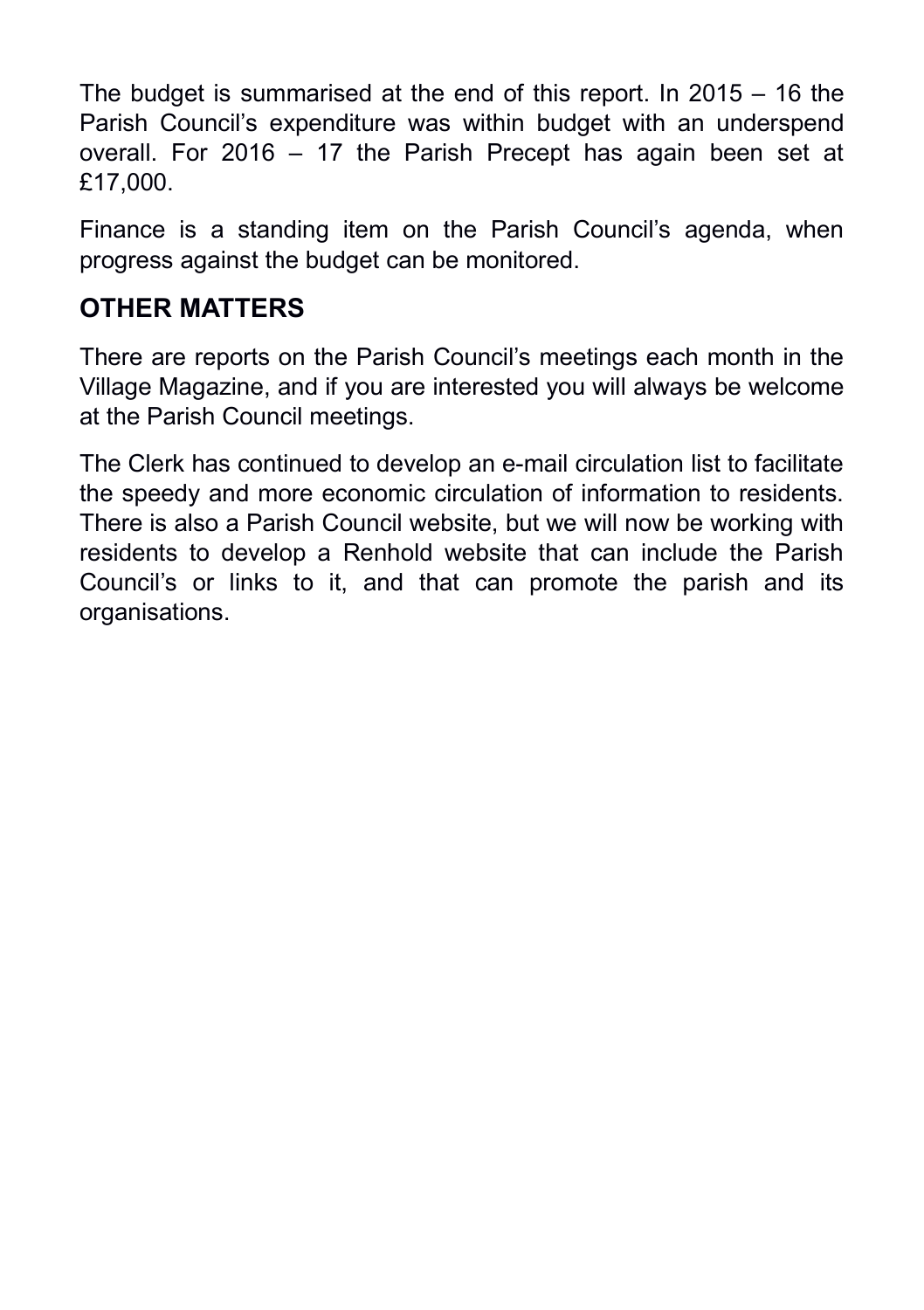# **RENHOLD PARISH COUNCIL – BUDGET 2015 – 16**

| <b>ITEM</b>                 | <b>BUDGET</b> | <b>EXPENDITURE</b> |
|-----------------------------|---------------|--------------------|
|                             |               |                    |
| <b>GRANTS</b>               |               |                    |
| Good Neighbours             | 152           | 0                  |
| <b>PCC Churchyard</b>       | 500           | 750*               |
| Sports Club                 | 500           | 500                |
| Village Magazine            | 2076          | 1737               |
| Contingency                 | 772           | 50                 |
| War Memorial                | 700           | 627                |
| <b>Property Repair</b>      | 1500          | 0                  |
| <b>Bus Shelters</b>         | 220           | 220                |
| <b>Grass Cutting</b>        | 2500          | 2592               |
| Administration              | 4450          | 2301               |
| <b>Clerk of the Council</b> | 6300          | 5328               |
| Churchyard Fund             | 1000          | 0                  |
| Contingencies               | 2500          | 0                  |
|                             |               |                    |
| <b>ITEM</b>                 | <b>BUDGET</b> | <b>INCOME</b>      |
|                             |               |                    |
| Precept                     | 17000         | 18479              |
| <b>Grass Cutting</b>        | 1164          | 1164               |
| <b>VAT Refund</b>           | 0             | 1377               |
| <b>Bank Interest</b>        | 0             | 27                 |
| Other Income                | 0             | 0                  |

\* Includes one-off payment for tree work